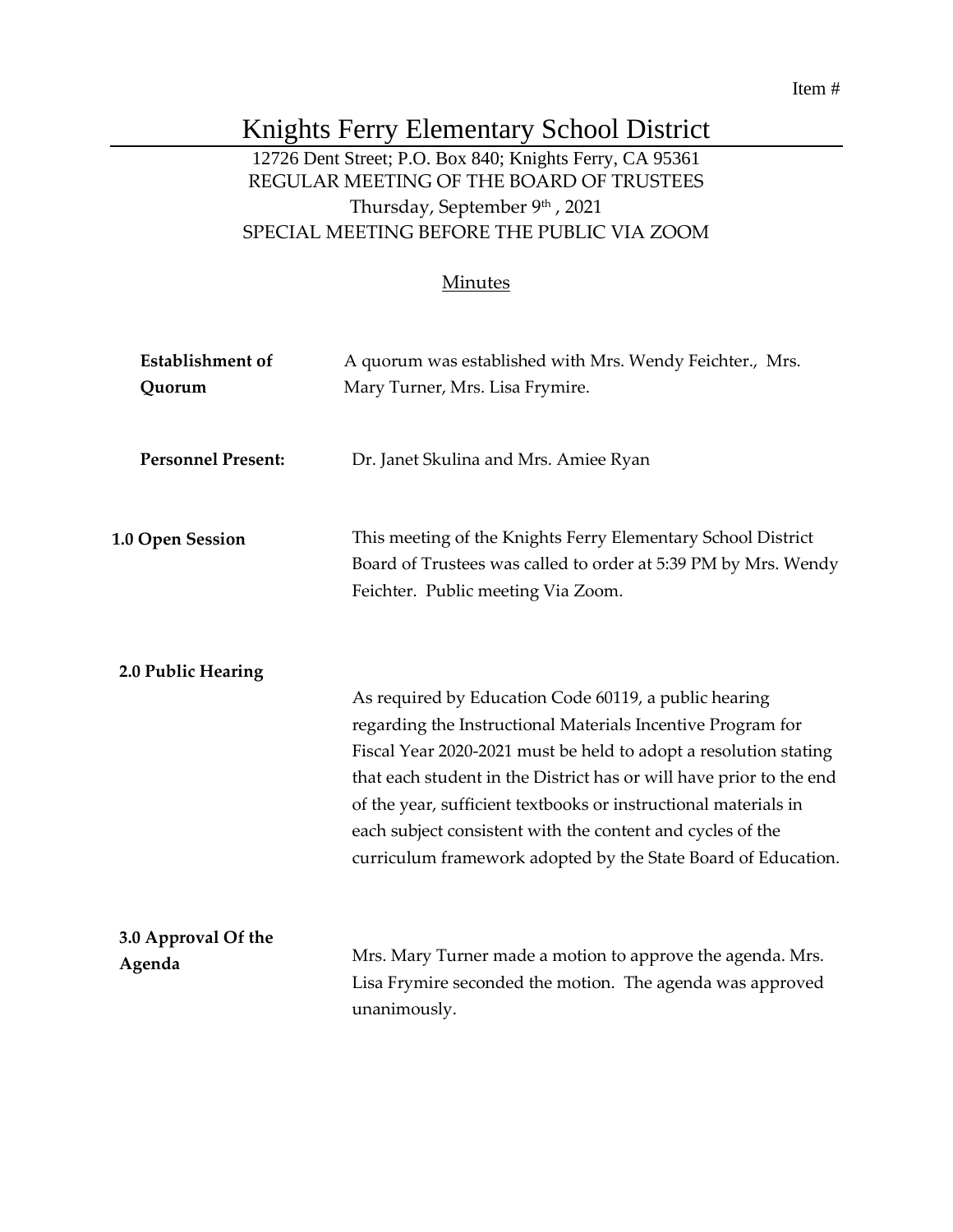## **4.0 Hearing Section / Public Comments**

Public Present:

Danitra, Abi, Bethany Basmajian, Michelle, Iphone, Steven Pattison.

Michelle Burke would like to address the board.

## **5.0 Consent Agenda**

|                           | <b>5.1 Approval of Minutes</b> Mrs. Lisa Frymire made a motion to approve the Consent |
|---------------------------|---------------------------------------------------------------------------------------|
| 5.2 Bills & Warrants      | agenda. Mrs. Mary Turner seconded the motion. The agenda                              |
| 5.3 Interdistricts        | was approved unanimously.                                                             |
| <b>5.4 Board Policies</b> |                                                                                       |

**6.0 Discussion Items**

| 6.1 Reduction of Board |                                                          |
|------------------------|----------------------------------------------------------|
| <b>Members</b>         | We Currently have five board members and are looking     |
|                        | into going to having 3 board members, due to the         |
|                        | continued lack of qualified candidates to serve on our   |
|                        | board. We will continue to look for people and hopefully |
|                        | we will get some interest.                               |

### **6.2 Covid -19 Site Report**

Dr. J Presented data related to COVID -19 exposure on site; plans for modified quarantines and on-site testing and the possibility of HVAC ventilation upgrades.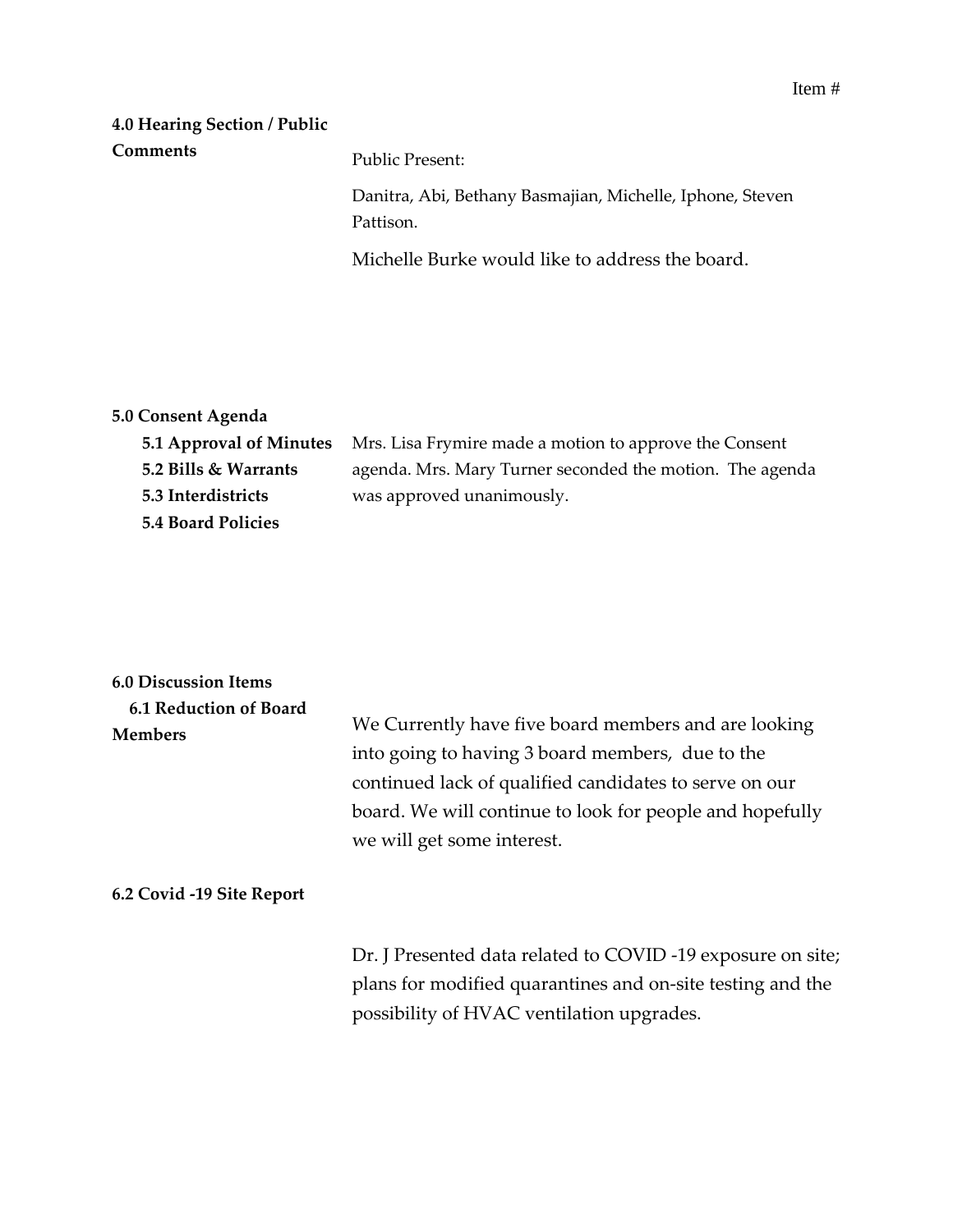### **7.0 Action Items**

| <b>7.1 Instructional Materials</b><br><b>Sufficiency (Williams</b><br>Act) Resolution No.<br>20212022-002 | As required by Education Code 60119, a public hearing<br>regarding the Instructional Materials Incentive Program for<br>Fiscal Year 2021-2022 must be held to adopt a resolution stating<br>that each student in the District has or will have prior to the end<br>of the year, sufficient textbooks or instructional materials. |
|-----------------------------------------------------------------------------------------------------------|----------------------------------------------------------------------------------------------------------------------------------------------------------------------------------------------------------------------------------------------------------------------------------------------------------------------------------|
|                                                                                                           | Mrs. Lisa Frymire made a motion to approve the Williams Act.<br>Mrs. Mary Turner Seconded the motion. Motion Approved.                                                                                                                                                                                                           |
|                                                                                                           | Ayes-WF, MT, LF<br>$No-0$<br>Absent $-0$                                                                                                                                                                                                                                                                                         |
| 7.2 Gann Limit Resolution<br>No. 20212022-003                                                             | Dr. J reviewed the Gann Limit with the board members<br>regarding school funding.                                                                                                                                                                                                                                                |
|                                                                                                           | Mrs. Mary Turner made a motion to approve the Gann Limit.<br>Mrs. Lisa Frymire Seconded the motion. Motion Approved.                                                                                                                                                                                                             |
|                                                                                                           | Ayes-WF, MT, LF<br>$No-0$<br>Absent $-0$                                                                                                                                                                                                                                                                                         |
| 7.3 Unaudited Actuals                                                                                     | Dr. J reviewed the Unaudited actuals with the board members<br>and as of right now we are in good standing. We won't be<br>penalized for this school year.                                                                                                                                                                       |
|                                                                                                           | Mrs. Mary Turner made a motion to approve the Unaudited<br>Actuals . Mrs. Lisa Frymire Seconded the motion. Motion<br>Approved.                                                                                                                                                                                                  |
|                                                                                                           | Ayes-WF, MT, LF<br>$No-0$                                                                                                                                                                                                                                                                                                        |
|                                                                                                           | Absent-0                                                                                                                                                                                                                                                                                                                         |